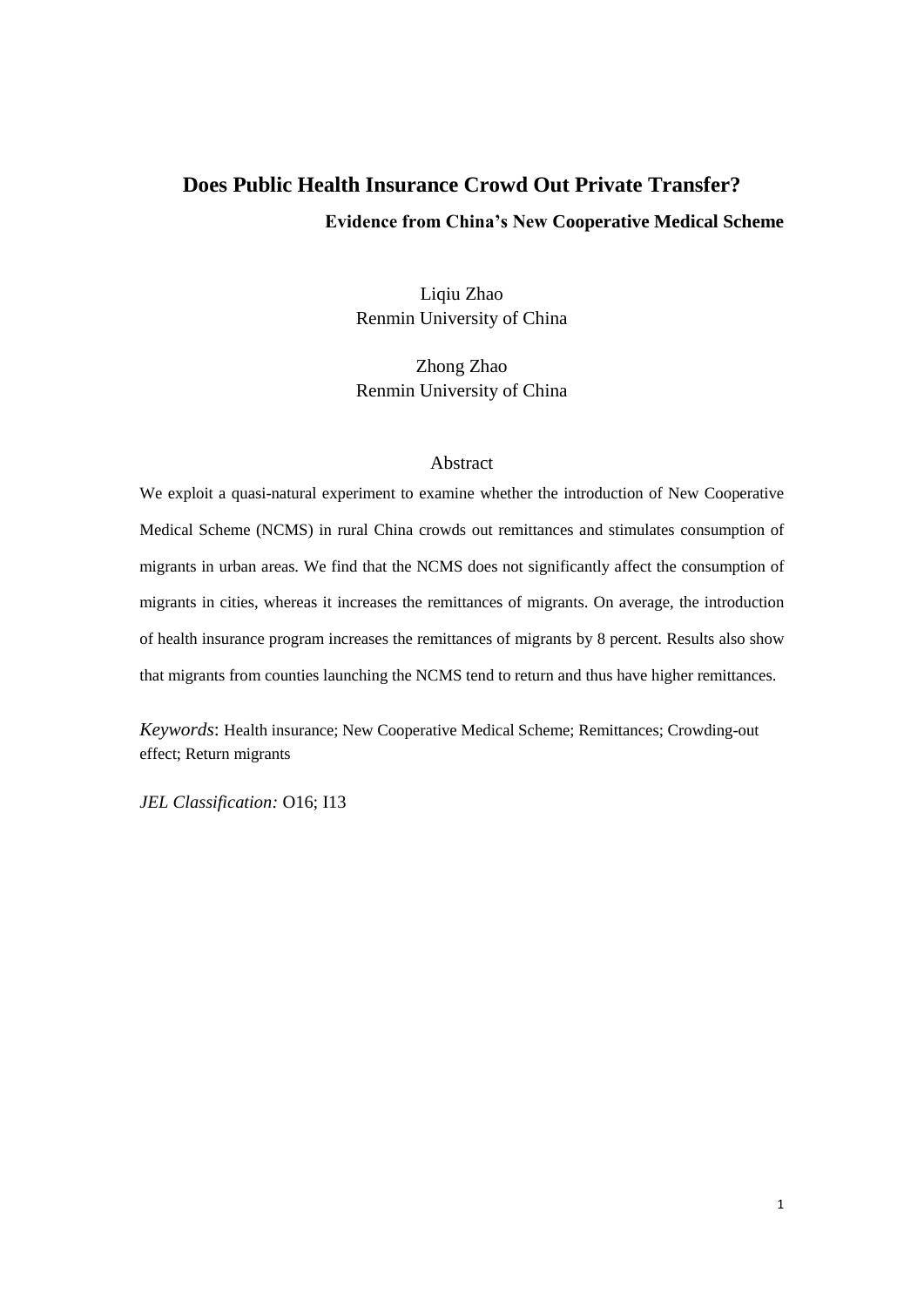## **1. Introduction**

-

Public insurance programs have become pervasive in rural areas in developing countries. For example, China launched the New Cooperative Medical Scheme (NCMS) in rural areas in 2003. India implemented the National Health Insurance Program in 2008. A natural concern by policy makers and researchers is whether these public insurance programs are in fact crowding out private transfers, such as remittances<sup>1</sup>. To determine whether there is crowding out effect allows us to understand better the full impact of existing programs, which is important for designing policy interventions. However, little is known about the interaction between public insurance and private transfers. In this paper, we exploit a quasi-natural experiment to examine whether the introduction of public health insurance in rural China crowds out the remittances from migrants in urban areas.

Rural households in developing countries are likely to be poor and face substantial, even catastrophic, risk. Meanwhile, they usually have limited access to public insurance, which they could use to mitigate negative shocks. Households thus have to rely on various informal risk-sharing arrangements. The literature in development economics has identified a number of mechanisms which households in developing countries are able to insure themselves partially against risk, such as informal inter-household transfers (Rosenzweig, 1988), state-contingent loan payment (Udry, 1994), informal loans (Fafchamps and Lund, 2003), marriage (Rosenzweig and Stark, 1989), increases in labor supply (Kochar, 1999), sales of productive assets (Rosenzweig and Wolpin, 1993) and precautionary saving (Paxson, 1992).

Related research on the role of internal or international migration in pooling risk within extended families includes Lucas and Stark (1985), Rosenzweig and Stark (1989) and Paulson (2000). Lucas and Stark (1985) find that migrants to urban areas in Botswana send more money home as remittances when there is a drought in their home area and their families own drought-sensitive assets. Rosenzweig (1988) also finds that income transfers to rural households in India vary inversely with agricultural profits. Yang and Choi (2007) show that remittances replace 60 percent of income declines due to adverse rainfall shocks in the Philippines. Remittances are an

<sup>&</sup>lt;sup>1</sup> The literature has proposed a number of motivations for remittances (see Yang, 2007, for a survey), including altruism and exchange. More recently, studies have explored this research question in the context of China. The main results of these studies suggest that the motivation behind remittances in China is mixed (e.g., Snyder and Chern, 2008).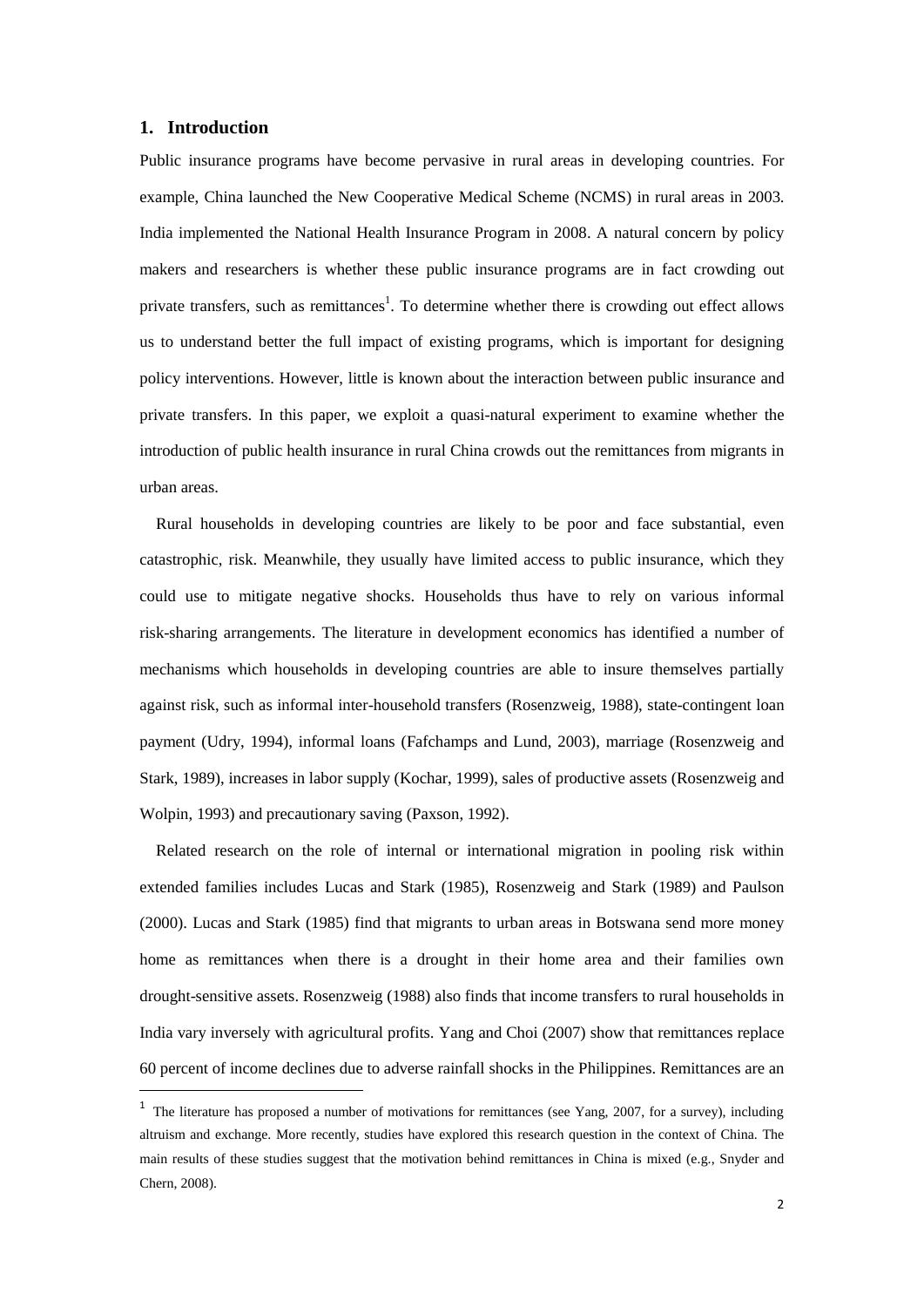important source of protection against adverse shocks, such as weather shocks and health shocks, for the receiving household.

Thus, a program of public insurance may crowd-out informal private transfers, for instance, remittances (Cox, 1987; Cox and Fafchamps, 2007). The existing evidence on the extent and magnitude of the crowding-out effect of public transfers is mixed. Some studies find that public transfers have little effect on private transfers (Cox and Jakubson, 1995; Rosenzweig and Wolpin, 1994). Others find that a crowding-out effect exists. Cox, Eser and Jimenez (1998) find that social security benefits crowd out the prevalence of private transfers in Peru. Schoeni (2002) finds that unemployment insurance crowds out interfamily transfers.

A large number of studies find that the adverse health shocks have a negative and statistically significant effect on consumption or income in developing countries (for example, Dercon and Krishnan, 2000; Wagstaff, 2007). Before the launch of the NCMS in rural areas of China, medical care is largely privatized and involves the payment of user fees. Unable to insure efficiently, households are forced to migrate to cities to avoid being hit by large negative health shocks (Poelhekke, 2011). Remittances sent from migrants in cities act as a form of insurance. The implementation of health insurance reduces a household's uncertainty about future out-of-pocket health expenditures and thus reduces the amount of remittances. As migrants make decisions on remittances jointly with their choices about consumption, the health insurance program may stimulate the consumption of migrants in urban areas. This paper aims to examine whether the introduction of the New Cooperative Medical Scheme (NCMS) in rural China crowds out the remittances and stimulates the consumption of migrants in urban areas.

We estimate the effect of the NCMS on remittances and consumption using a 'difference-in-differences' approach. We compare the temporal changes in remittances or consumption between the migrants from NCMS and non-NCMS counties in the periods before and after the implementation of the NCMS. Although we do not have a natural experiment that randomly assigns the program to counties, we control for county fixed effect and thus time-invariant selection biases. We further reduce the selection by allowing temporal changes in remittances and consumption to vary with observable characteristics.

Using data from Rural Household Survey, we find that the NCMS increases the remittances of migrants by 8% or 323 yuan (US\$39 at the exchange rate in 2005), which seems to be at odds with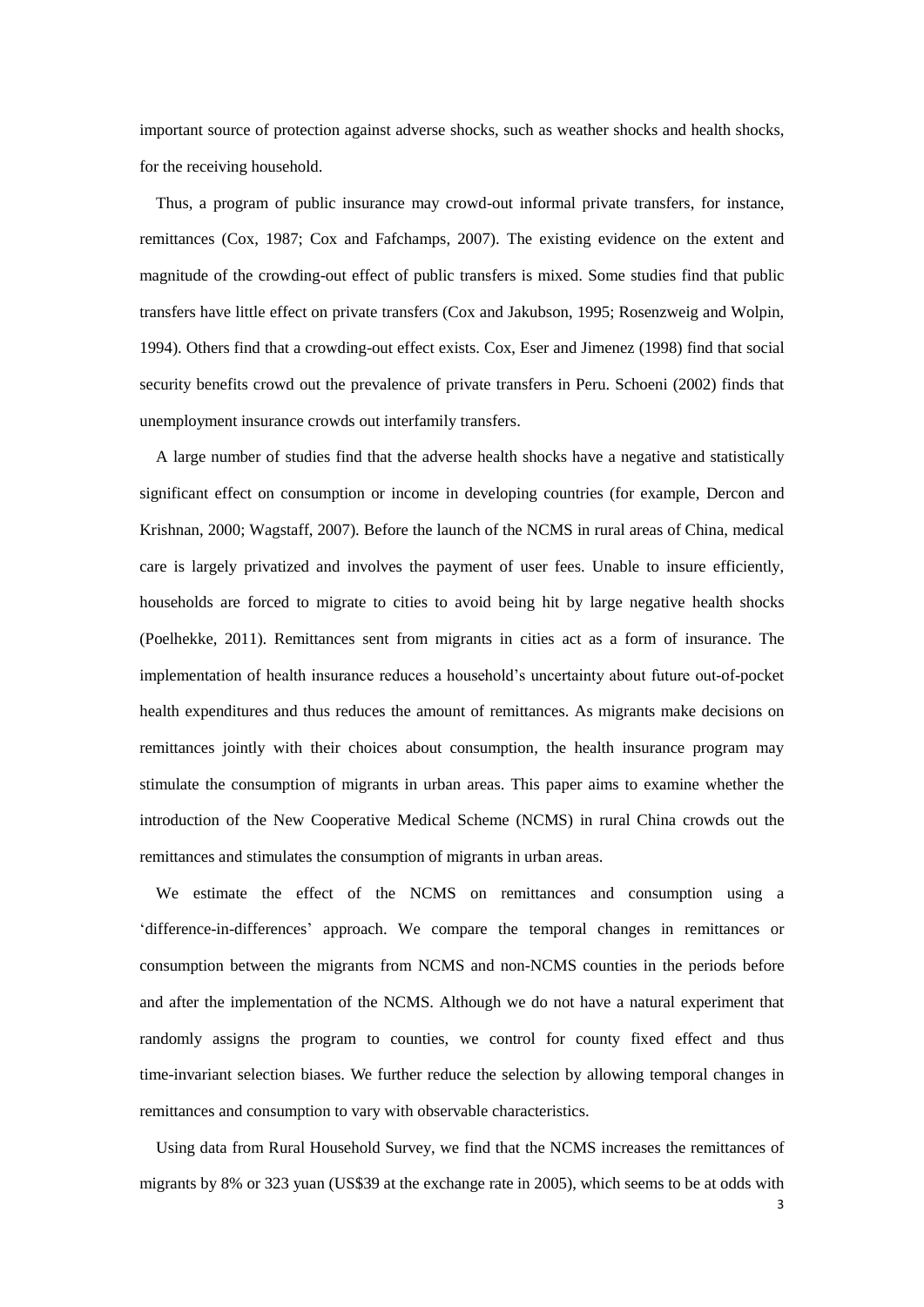the crowding-out hypothesis. We further show that because the introduction of the health insurance program weakens the risk sharing motive of migration, the NCMS reduces migration and increases return migration. The return plans of migrants are related to higher remittances (Dustmann and Mastres, 2010), as the remittances act as an "insurance" to be welcomed in the home community after returning. Finally, we find that the NCMS does not have significant impact on consumption of migrants in urban areas.

The rest of the paper is structured as follows. In the next section we provide background information on the New Cooperative Medical Scheme. In section 3 we provide a description of our data and follow this with a discussion of our empirical framework in section 4. In section 5, we present our results and we conclude in section 6.

## **2. New Cooperative Medical Scheme**

The original Cooperative Medical Scheme (CMS) was first implemented in rural China in the 1950s. There was no real premium transfer in the rural system. The CMS was based on the People's Commune system. With the collapse of the collective economy in the early 1980s, counties began dropping the program and coverage rates fell sharply from 90% at the end of the 1970s to less than 5% in the late 1990s. Catastrophic illness has become a main cause of poverty in rural China in the  $1990s^2$ .

To reduce the financial risks of catastrophic illness and improve the access to health care for rural populations, the central government launched NCMS pilots in July 2003, which aimed to provide health coverage for the nation's entire rural population by 2010 (State Council, 2002). The number of counties covered increased from 310 in 2004 to 617 in 2005 and 1,451 in 2006, accounting for more than 50% of all rural counties in China. The NCMS prevents farmers from falling back to poverty caused by catastrophic illness.

NCMS differed from CMS in various respects. Firstly, participation in the NCMS is voluntary and participation is on a household basis. Secondly, the focus of the NCMS is on coverage for catastrophic illnesses. Thirdly, the premium was heavily subsidized by local and central government and individual's contribution to the premium was relatively low. Before 2008, insured households contribute a flat-rate premium of 10 Yuan annually per person. Finally, the program

<sup>&</sup>lt;sup>2</sup> Some 30% of poor households reported health care costs as a main cause of their poverty (Wagstaff, Lindelöw, Wang and Zhang, 2009).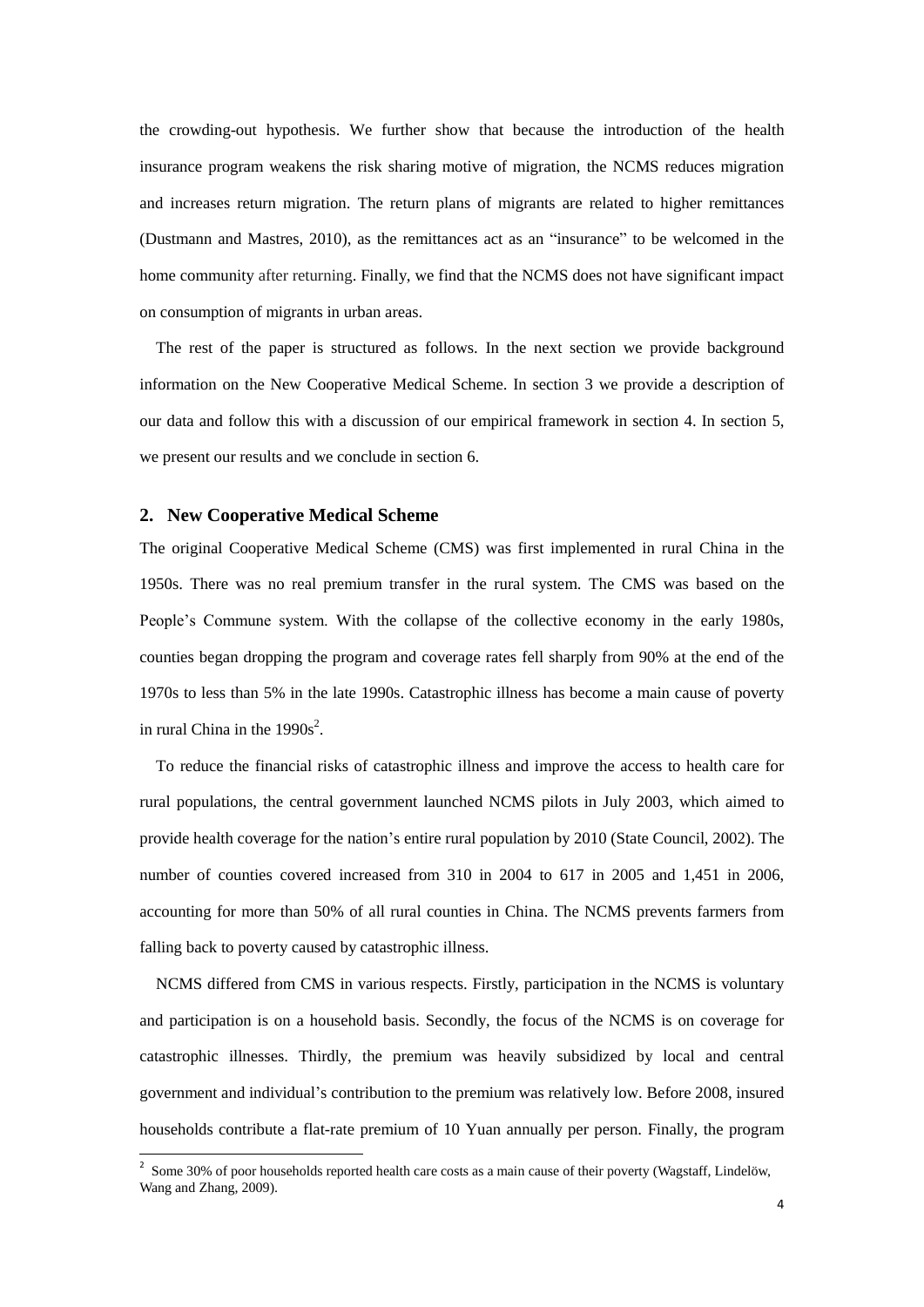operates at the county level rather than at the township or village level. The county governments have the authority to design and implement their own programs. The programs vary considerably across counties with respect to deductibles, copayments, premiums, and coverage.

During the period covered by the study (2003-2005), the central government subsidized the program in the central and western provinces at the rate of 10 RMB per enrollee, while the local government and enrollees were required to contribute to the premium no less than 10 RMB to receive the subsidies from the central government. And for the relatively more affluent eastern provinces, the central government offered no subsidies while local governments were required to subsidize the same amount of 20 RMB. Thus, the annual premium per capita was 30 RMB. With the increase in coverage, the government has gradually increased its subsidies to the program. NCMS is a primary medical security system for rural population in China.

## **3. Data and Descriptive Statistics**

The dataset are from the Rural Household Survey (RHS) in China annually conducted by National Bureau of Statistics of China from 2003 to 2005. It has rich information on household consumption patterns in rural China. The survey contains information on village characteristics, basic household information, production and sales, incomes and expenditures. Unlike most surveys that record consumption over a few weeks or rely on respondent recall, the RHS collects the information on consumption, purchase, and expenditure from households using diaries kept over the course of an entire year. Local assistant enumerators periodically visit households to record, check, and organize the diary book and to assist illiterate respondents. County interviewers often go to villages to supervise the recording, to provide guidance or help, and to collect the diary books periodically.

The survey collects data from 68,000 households in about 9,000 villages of 857 counties selected from the 31 provinces, autonomous regions, and municipalities using a complex multistage stratified sampling method. In our sample, two provinces, Tibet and Xinjiang, are excluded. The 2005 round includes 66,160 households in 6,676 villages drawn from 29 Chinese provinces. Because the NCMS was first piloted in July 2003 and the program probably does not have an immediate impact on the behavior of migrants. Therefore, 2003 is regarded as the year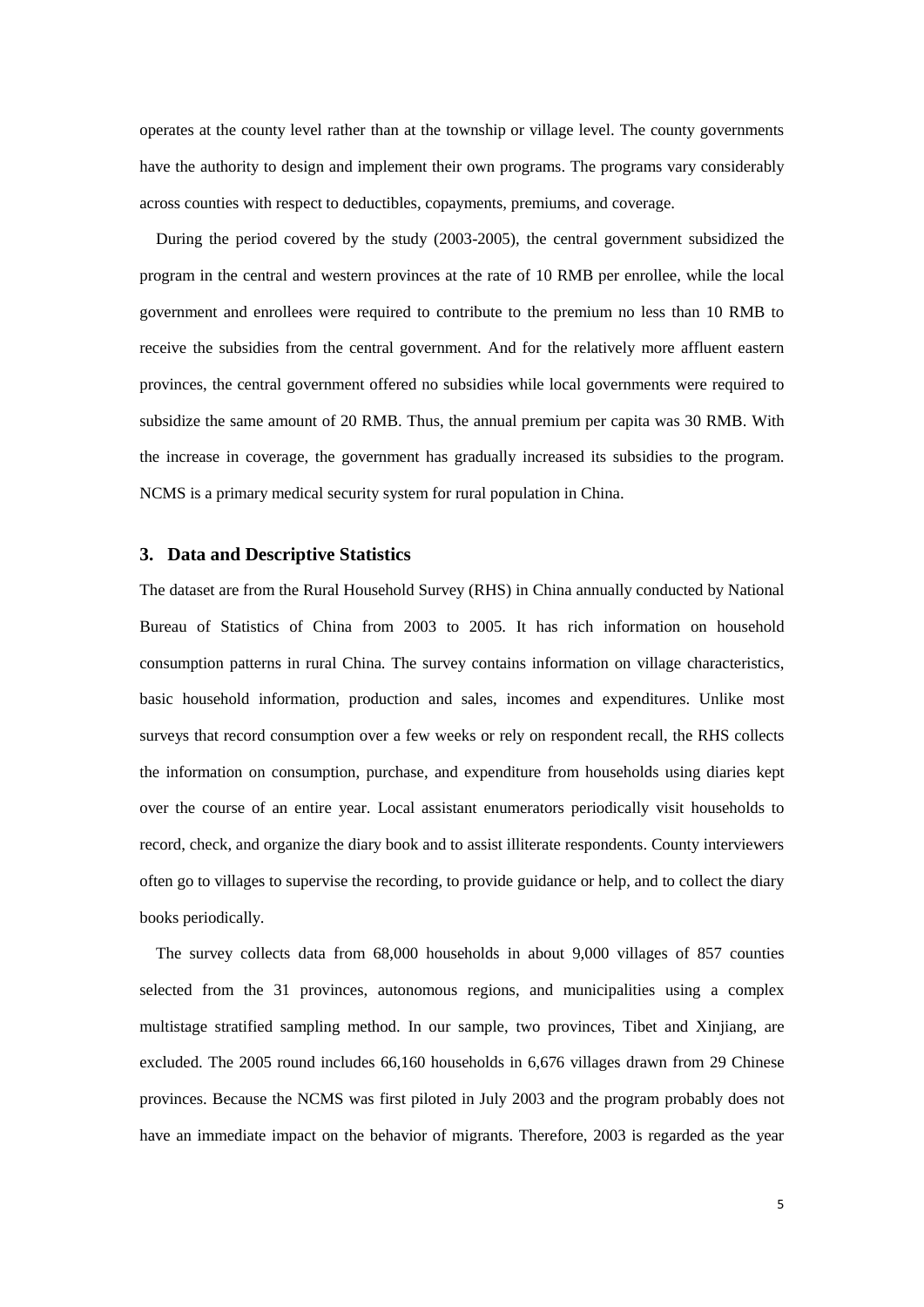during which no counties introduced the  $NCMS<sup>3</sup>$ . The final sample includes 902 counties and 104,803 migrants 4 .

#### [Insert Table 1 here]

Table 2 reports the 2004-2005 NCMS enrollment rates of counties and households. The enrollment rates of counties increased from 32.80% in 2004 to 44.55% in 2005. The participation rates of households in the NCMS-counties were 62.77% in 2004 and 76.09% in 2005. The voluntary nature of household participation raises concerns about adverse selection problem, however, the selection of NCMS pilot counties tends to be more exogenous. Thus we define treatment group as the migrants from counties which launched NCMS and control group as the migrants from counties which did not launch NCMS.

## [Insert Table 2 here]

Table 3 shows the descriptive statistics for the insured households in the NCMS-counties, the nonparticipants who lived in the NCMS-counties and the non-exposed households in the non-NCMS counties. Migrants from insured households tend to have higher income from working in urban areas, consume and remit more, have higher education, and spend more months away from home. Insured households generally have higher rural income, higher average years of schooling, higher transfers from migrants and higher value of housing.

#### [Insert Table 3 here]

Private inter household transfers are a sizable element of household income and spending in developing countries. Rural households receive on average 1998.5 yuan per year from migrants, which accounts for about 20% of rural income.

As shown in Figure 1, the remittance-income ratio for migrants from counties which did not launch NCMS during the sample periods declines over the period 2003-2005. The remittance-income ratio for migrants from counties which launched NCMS in 2004 also declines over the period 2003-2005, but the slope is much flatter. For migrants from counties which launched NCMS in 2005, the ratio decreases in 2004 but increases in 2005. Figure 1 suggests that NCMS may increase the remittances. The consumption-income ratio for migrants from counties

-

<sup>&</sup>lt;sup>3</sup> We exclude the counties which launched the program in 2004 as a robust test.

<sup>&</sup>lt;sup>4</sup> The most recent estimates from the 2010 census reveal that over 220 million people left their rural residence for over 6 months (NBS China, 2010).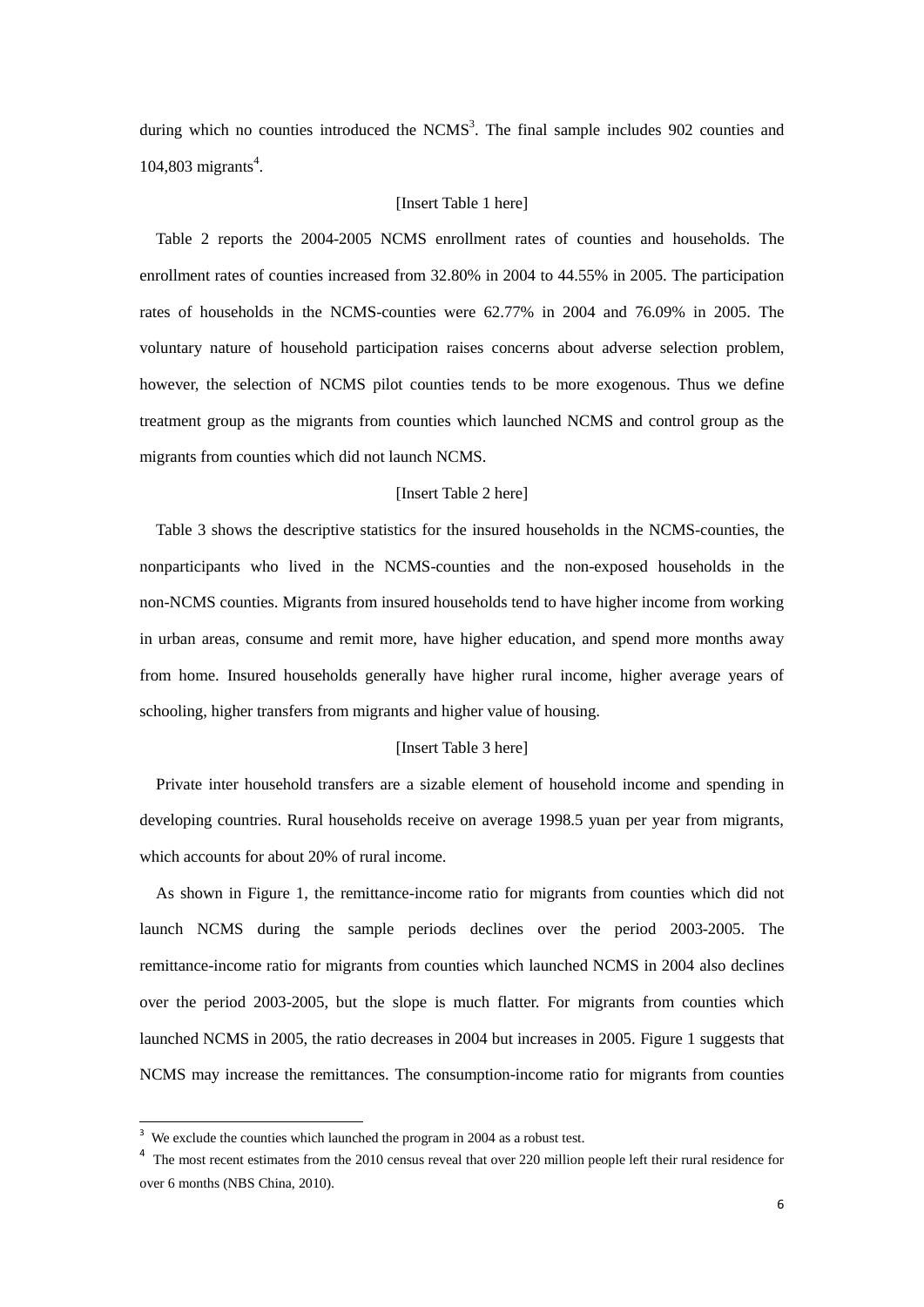which did not launch the NCMS over the sample periods declines over the period 2003-2005. The ratio for migrants from counties which launched the NCMS in 2004 or 2005 declines in 2004 but increases in 2005. Figure 2 suggests that NCMS may increase the consumption of migrants.

[Insert Figure 1 here]

[Insert Figure 2 here]

## **4. Empirical Framework**

We begin by applying the difference-in-differences framework to the three-year data. More specifically, the effect of the NCMS on remittances and consumption is identified by the differences in temporal changes in remittances or consumption between the migrants from NCMS and non-NCMS counties in the periods before and after the implementation of the NCMS in the counties.

## **4.1 Baseline empirical model**

We first use a simple difference-in-differences strategy to examine the impact of NCMS on remittances and consumption of migrants. We pool the 2003-2005 samples of control and treatment groups and estimate the following regression:

$$
Y_{it} = \alpha + \gamma NCMS_{ct} + D_c + \zeta_t + \delta X_{it} + \varepsilon_{it}
$$
 (1)

where  $Y_{it}$  is the log value of remittances or consumption for migrant i in year t. NCMS<sub>ct</sub> is an indicator of whether a county c launched NCMS in year t.  $D_c$  denotes county fixed effects,  $\zeta_t$ refers to year dummies, controlling for the year fixed effects.  $X_{it}$  is a vector of observable individual, household and village characteristics that may affect remittances (consumption) and the selection of NCMS pilot counties, including gender, age, years of schooling, log(income from migration), and months of working outside the home village, log(income of rural housheolds), number of migrants, education and age of household head, household size, number of family members under age 18, number of family members over age 60, whether households are officially categorized as poor (*Wubao* households), log(value of housing), whether a village is a minority village and geographic features of the village.  $\gamma$  is the coefficient of interest, which measures the effect of the introduction of the health insurance in rural areas on remittances and consumption of migrants in urban areas.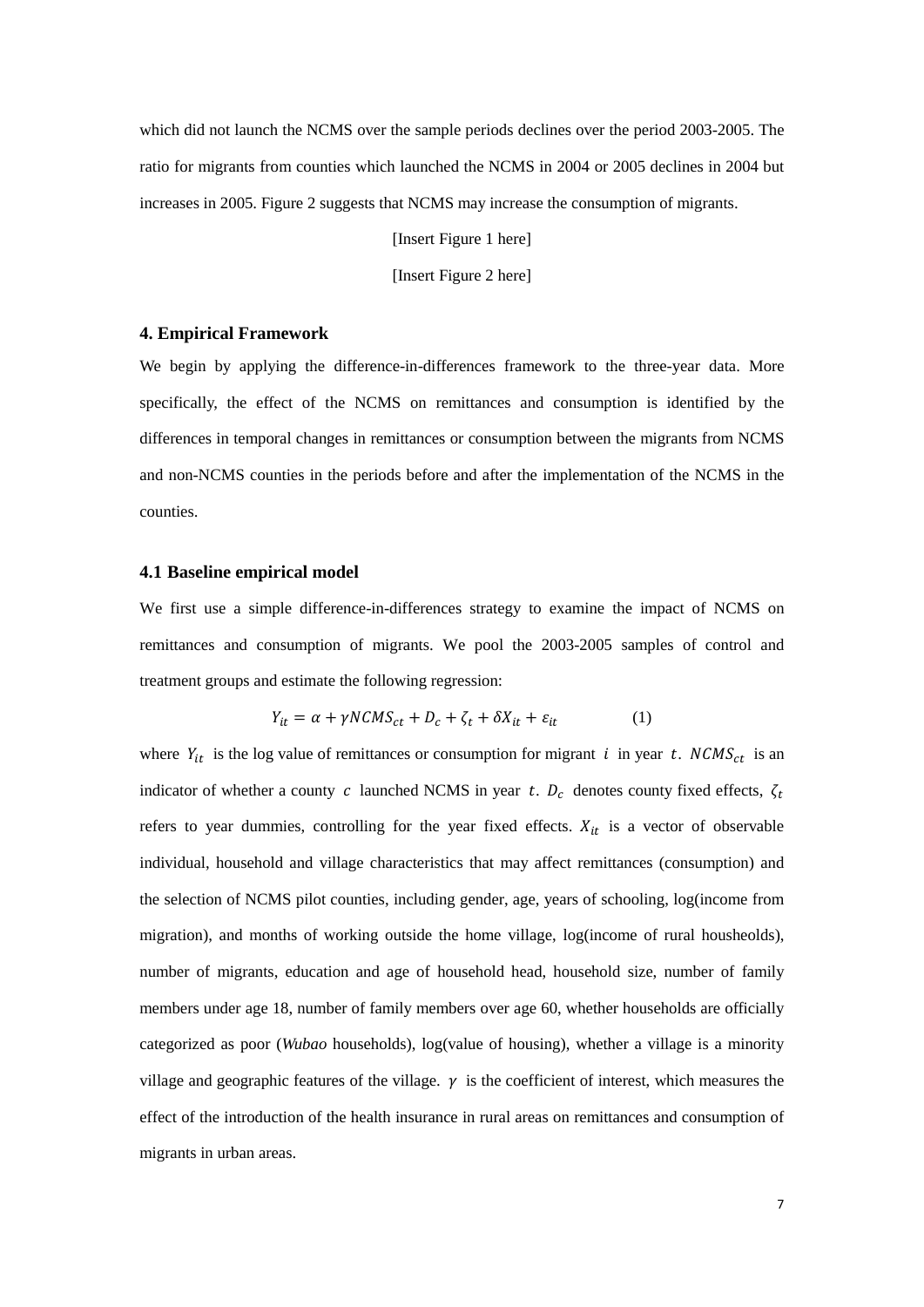## **4.2 Dynamic Effects of the NCMS**

The NCMS differed from the CMS in various ways. Thus it takes time for households to learn about the benefits of the insurance program. Furthermore, as the coverage expands, migrants may adjust their remittance and consumption behavior to a greater extent. Therefore, the insurance effect may increase over time. To capture the dynamic effects of health insurance, we control for the interactions between county insurance status and year dummies.

$$
Y_{it} = \alpha + \gamma_1 T_{2004} * Y_{2004} + \gamma_2 T_{2004} * Y_{2005} + \gamma_3 T_{2005} * Y_{2004} + D_c + \zeta_t + X_{it} + \varepsilon_{it}
$$
 (2)

where  $Y_{it}$  is the log value of remittances or consumption for migrant i in year t.  $T_{2004}$  is an indicator of whether a county launched NCMS in 2004.  $T_{2005}$  is an indictor of whether a county launched NCMS in 2005.  $D_c$  denotes county fixed effects,  $\zeta_t$  refers to year dummies.  $\gamma_1$ , and  $\gamma_3$  are the coefficients of interest, capturing the dynamic effects of NCMS.

#### **5. Results**

## **5.1 Results for the baseline model**

Table 4 presents results of our basic specification, equation (1), controlling for a set of co-variates. We measure the NCMS enrollment at county level and at household level (i.e., whether a household is insured), respectively. The results in Table 4 show that the NCMS does not affect the consumption of migrants significantly, whereas it increases the remittances of migrants. Particularly, column 3 shows that the migrants from counties launching NCMS increased remittances by 5.9%, significant at the 1% level. The health insurance effect on remittances seems to be at odds with the crowding out hypothesis. We also find that migrants remit more if the income of rural household is low, which provides an evidence of insurance motive of remittances. Migrants remit less if the household has larger number of migrants. Migrants remit money to pay for their younger siblings' education, as the number of members under 18 significantly increases the amount of remittances.

#### [Insert Table 4 here]

Table 5 shows the dynamic effects of health insurance on remittance and consumption behavior of migrants. As shown in Table 4, the health insurance effect on consumption of migrants in urban areas is insignificant. Migrants from counties launching NCMS in 2004 increases remittances in 2004 by 4.6% and remittances in 2005 by 8.1%. The results in Table 5 provide weak evidence that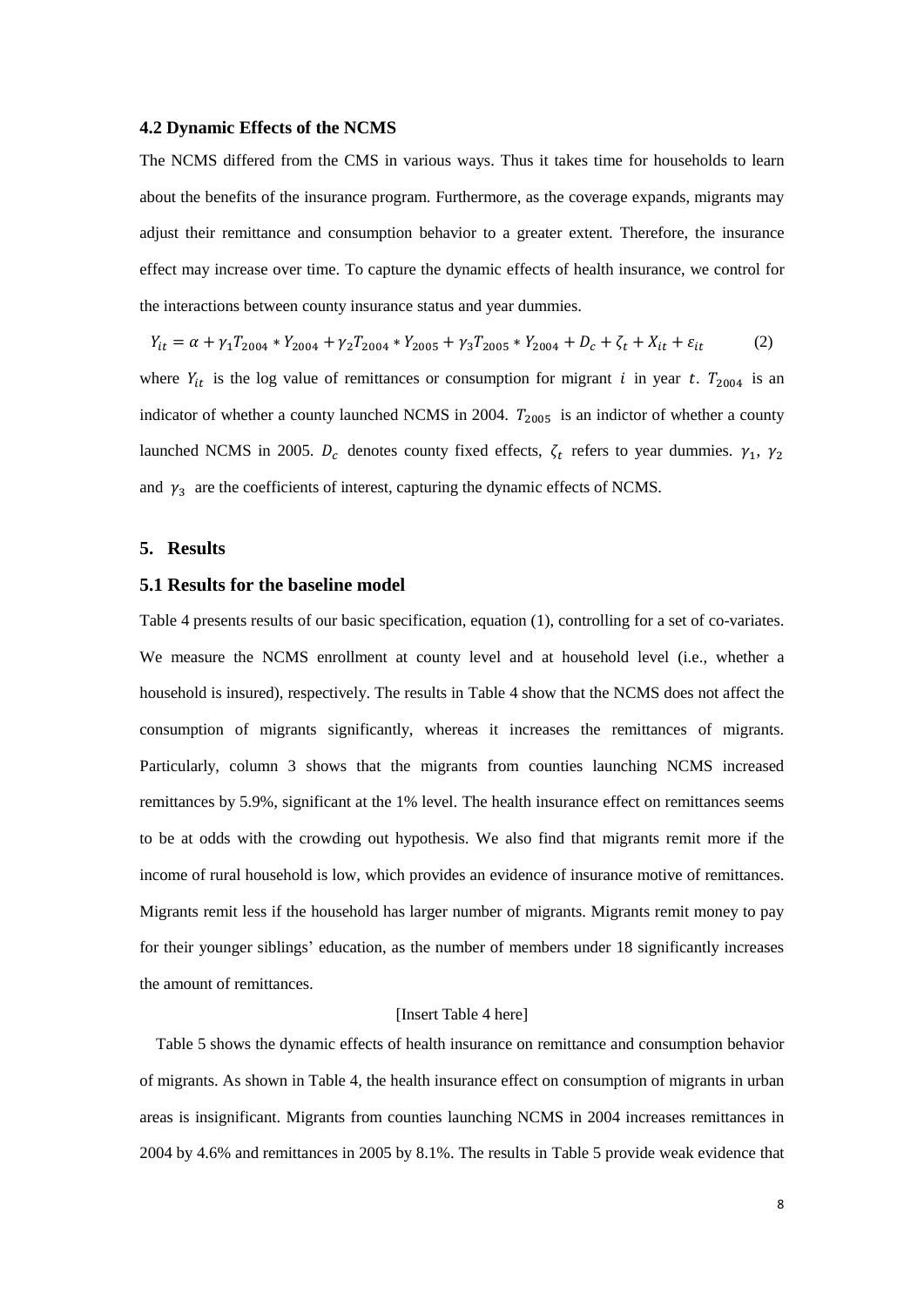the insurance effect increases over time.

[Insert Table 5 here]

#### **5.2 Heterogeneous treatment effect**

In Table 4 and 5, we report the average treatment effect of health insurance. However, the health insurance program may have varying impacts in different people with characteristics that cause variation in response to treatment. In this section, we investigate the heterogeneous treatment effect of health insurance. The first aim is to check whether the effects we find before are mostly concentrated in the poor households, as we expect the richer households to have more access to credit and saving mechanisms and are better able to mitigate shocks and less likely to need private transfers. The first two columns in Table 6 indicate that the health insurance has the same effect on migrants from rich rural households and migrants from poor rural households.

New migrants and experienced migrants may response differently to the health insurance program. Experienced migrants are probably motivated by risk sharing considerations, thus the experienced migrants tend to be affected by health insurance. In Table 6, we find that the health insurance only has impact on remittances from experienced migrants.

[Insert Table 6 here]

# **5.3 Robustness Checks**

 The key assumption for any difference-in-differences strategy is that the outcome in treatment and control group would follow the same time trend in the absence of the NCMS. Unfortunately, we do not have the data before 2003. To reduce the potential selection bias, we allow the time trend in remittances and consumption to vary with certain village, household and individual characteristics by adding the interaction terms between year dummy and  $X_{it}$ . In addition, we also control for the interaction of year dummy of 2004 with an indicator of whether a county launched NCMS in 2005. These interactions yield a very flexible specification.

$$
Y_{it} = \alpha + \gamma_1 T_{2004} * Y_{2004} + \gamma_2 T_{2004} * Y_{2005} + \gamma_3 T_{2005} * Y_{2005} + \gamma_4 T_{2005} * Y_{2004} + D_c + \sum_{2004}^{2005} 1 \{y = t\} * X_{it} + \zeta_t + \varepsilon_{it}
$$
 (3)

Equation (3) represents our preferred specification throughout the paper. The parameter  $\gamma_4$ captures whether the time trend of remittances of migrants from counties which launched NCMS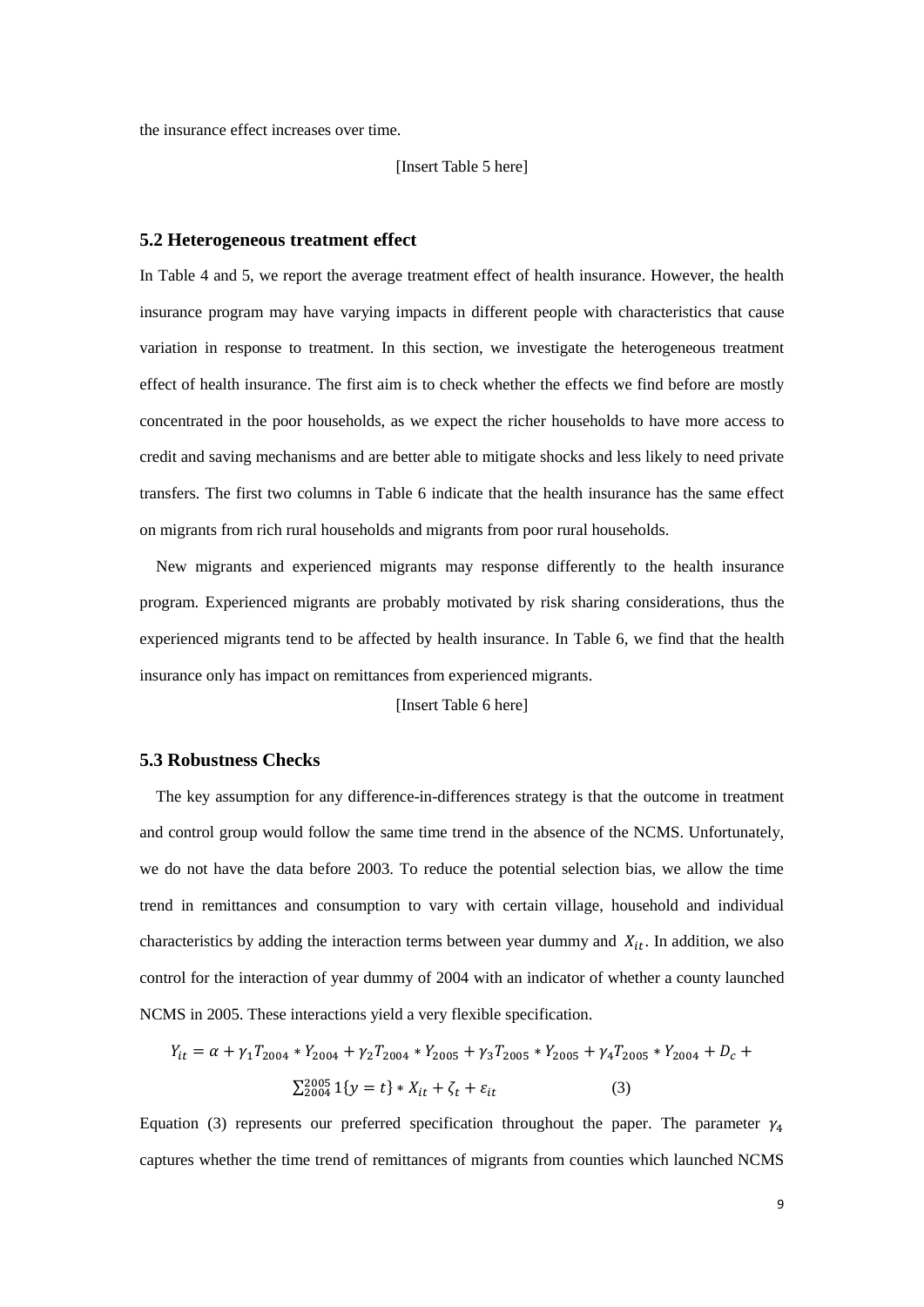in 2005 before 2005 is significantly different from the time trend of remittances for migrants from counties which did not launch NCMS. The results are reported in column (1) and (2) in Table 7, which implies that the inclusion of interactions does not affect the magnitude of the dynamic effects much. And the estimate of  $\gamma_4$  is not significant from zero, indicating that the treatment and control group follow the same time trend in the absence of the NCMS.

## [Insert Table 7 here]

2003 is regarded as the year during which no counties introduced the NCMS. However, few of counties launched the program in July 2003. Thus, the estimate of health insurance effect may be biased. As a robustness check, we exclude the counties which launched NCMS in 2004 and examine the effect of the health insurance enrollment in 2005. The results are shown in the last two columns in Table 7. It suggests that the estimates are similar as that using the full sample.

Even if pre-trends are the same we still have to worry about other policies changing at the same time. The difference-in-differences estimate of the insurance effect attributes any differences in trends between the treatment and control groups that occur at the same time as the NCMS, to the NCMS. Thus, any other policy change during the same period is important to the identification. The reduction of agricultural taxes and fees in rural areas was piloted in 2004 and the agricultural tax was nationally abolished in 2006. If the amount of tax reduction is correlated with the launch of the insurance program, our estimates of the insurance effect are biased. To address this issue, we include the log value of tax and fee payment as a covariate in column (1) and (3) in Table 8. The estimates of insurance effect do not change much.

In China, the dominant form of migration is circular migration and migrants travel between rural home and urban jobs every year. When a migrant return home, the information he has about the destination spreads out fast to the co-villagers, which reduces moving costs. Thus, migrants from the same village tend to cluster at the same destination for the same type of jobs. The differences in trends between the treatment and control groups may be due to the changes in destination over time. Thus, we control for destination fixed effect in column (2) and (4) in Table 8. The coefficients are not much affect by the control of destination fixed effects.

[Insert Table 8 here]

#### **5.4 Remittances and Return Migration**

10 The introduction of public health insurance in rural China increases the remittances from migrants,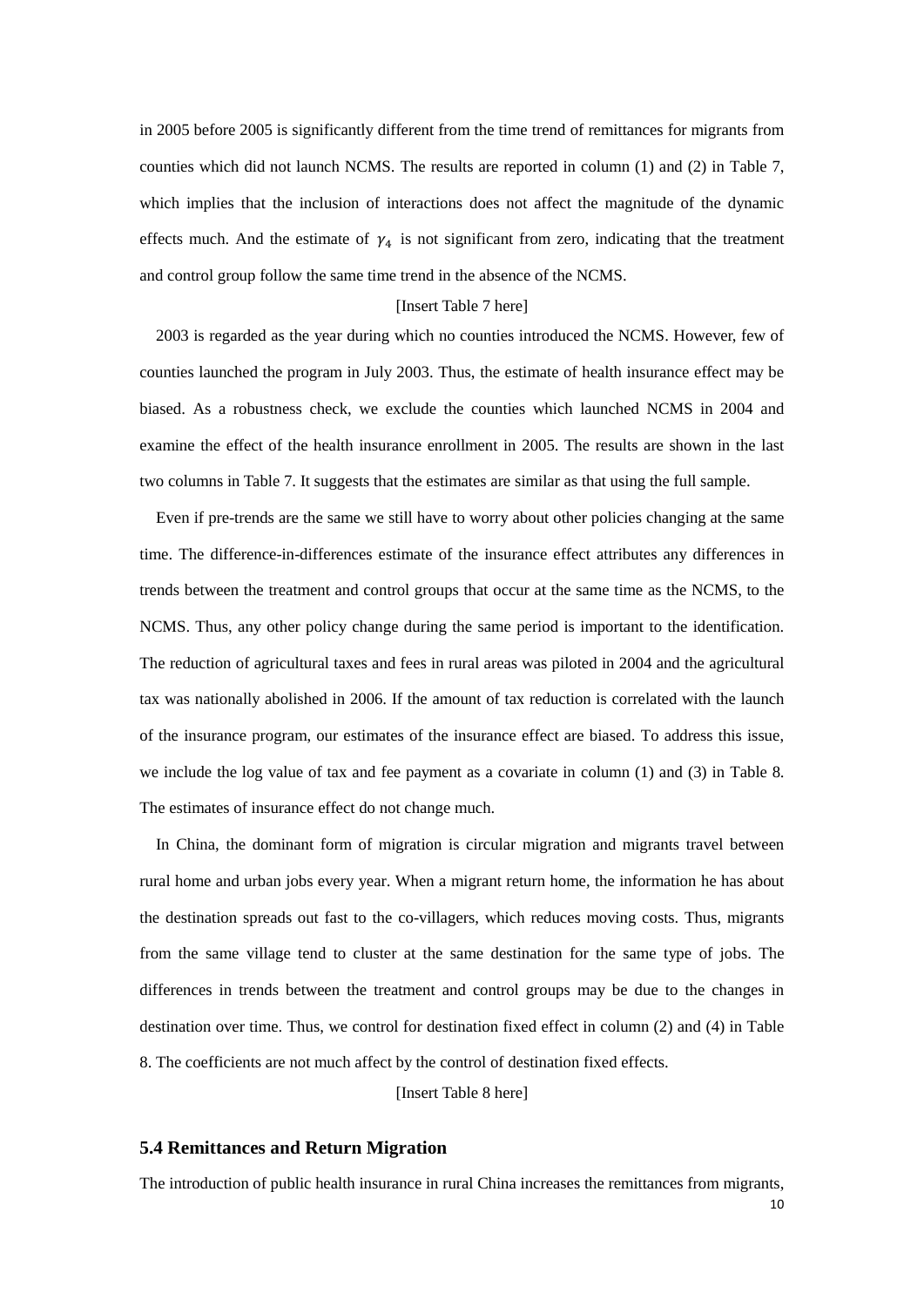which seems to be at odds with crowding-out theory. In this section, we aim to explore the underlying mechanisms. Unable to insure efficiently, households are forced to migrate to cities to avoid being hit by substantial negative health shocks. One major source for potential gain of migration is risk spreading: the household buys insurance by placing members in markets whose outcomes are not highly positive correlated. The introduction of public health insurance in rural China weakens the risk sharing motive of migration. As reported in Table 9, the health insurance reduces the migration rate by 1.2 percentage point. And the program stimulates return migration by 4.3 percentage point.

## [Insert Table 9 here]

The return plans are positively associated with remittances of migrants (Merkle and Zimmermann, 1992; Dustmann and Mestres, 2010). Remittances act as a price to be paid for the option to return back home at a later stage, or as an "insurance" to be welcomed in the home community after returning. Thus migrants with incentives to return remit more. The evidence of positive impact of health insurance on remittances is consistent with crowding-out hypothesis, as the remittances will decrease as the decline of the number of migrants.

# **6. Conclusion**

This paper exploits the introduction of NCMS in examining the effects of the health insurance in rural areas on remittances and consumption of migrants in urban areas. The difference-indifferences estimates show that the NCMS increases the remittances by around 8%, which seems to be at odds with the crowding-out hypothesis. We further show that because the introduction of the health insurance program weakens the risk sharing motive of migration, the NCMS reduces migration and increases return migration. The return plans are related to higher remittances (Dustmann and Mastres, 2010), as the remittances act as an "insurance" to be welcomed in the home community after returning. Finally, we find that the NCMS does not have significant impact on consumption of migrants in urban areas.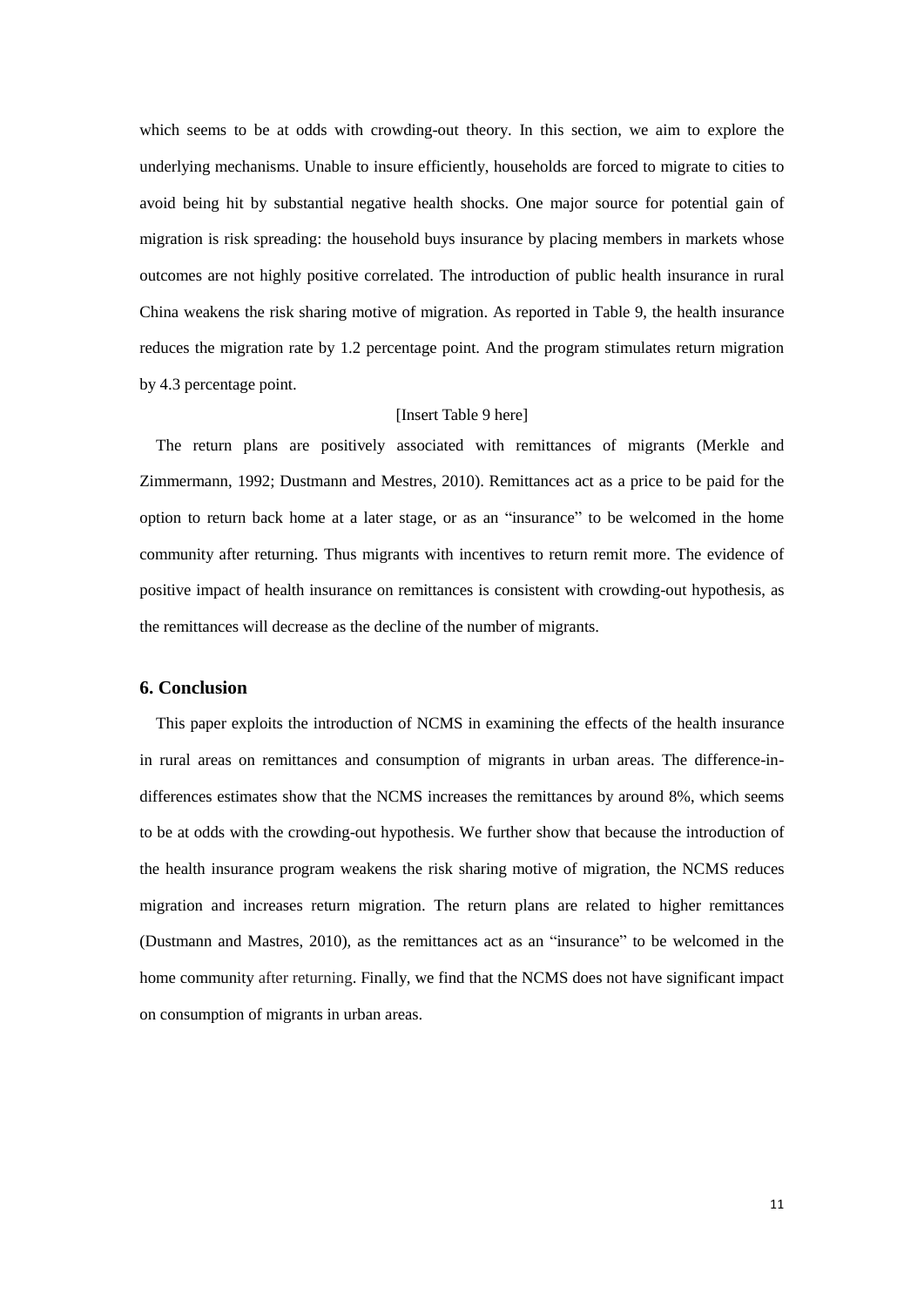#### **References**

Cox Donald, 1987, Motives for Private Income Transfers, *Journal of Political Economy*, 95, 508– 546.

Cox Donald and Jakubson George, 1995, The connection between public transfers and private interfamily transfers, *Journal of Public Economics*, 57(1), 129-167.

Cox D., Eser Z. and Jimenez E., 1998, Motives for Private Transfers Over the Life Cycle: An Analytical Framework and Evidence for Peru, *Journal of Development Economics*, 55(1), 57-80.

Cox, D. and M. Fafchamps, 2007, Handbook of Development Economics, Chapter 58: Extended family and kinship networks: economic insights and volutionary Directions, Volume 4. Elsevier.

Dercon, S. and Krishnan, P., 2000, In sickness and in health: risk sharing within households in rural Ethiopia, *Journal of Political Economy*, 108 (4), 688-727.

Dustmann Christian and Mestres Josep, 2010, Remittances and Temporary Migration, *Journal of Development Economics*, 92(1), 62-70.

Fafchamps Marcel and Susan Lund, 2003, Risk-sharing Networks in Rural Philippines, *Journal of Development Economics*, 71(2), 261-87.

Merkle Lucie and Zimmermann Klaus F., 1992, Savings, remittances, and return migration, *Economics Letters*[,38\(1\)](http://www.sciencedirect.com/science/journal/01651765/38/1), 77-81.

Kochar, Anjini, 1999, Smoothing Consumption by Smoothing Income: Hours-of-Work Responses to Idiosyncratic Agricultural Shocks in Rural India. *Review of Economics and Statistics,* 81(1): 50-61.

Lucas Robert and Stark Oded, 1985, Motivations to Remit: Evidence from Botswana, *Journal of Political Economy*, 93(5), 901-918.

Paxson Christina, 1992, Using Weather Variability to Estimate the Response of Savings to Transitory Income in Thailand, *American Economic Review*, 82(1), 15-33.

Paulson Anna L., Insurance Motives for Migration: Evidence from Thailand, working paper 2000.

Poelhekke Steven, 2011, Urban Growth, and Uninsured Rural Risk: Booming towns in Bust Times, *Journal of Development Economics*, 96(2), 461-475.

Rosenzweig, Mark, 1988, Risk, Implicit Contracts and the Family in Rural Areas of Low-Income Countries, *The Economic Journal*, 98(393), 1148-1170.

Rosenzweig, Mark, and O. Stark, Consumption Smoothing, Migration, and Marriage: Evidence from Rural India, *Journal of Political Economy*, 97, 905-926.

Rosenzweig Mark R and Wolpin Kenneth I, 1993, Credit Market Constraints, Consumption Smoothing, and the Accumulation of Durable Production Assets in Low-Income Countries: Investment in Bullocks in India, *Journal of Political Economy*, 101(2), 223-44.

Rosenzweig, Mark R., and Kenneth I. Wolpin, 1994, Parental and Public Transfers to Young Women and Their Children, *American Economic Review*, 84(5), 1195–212.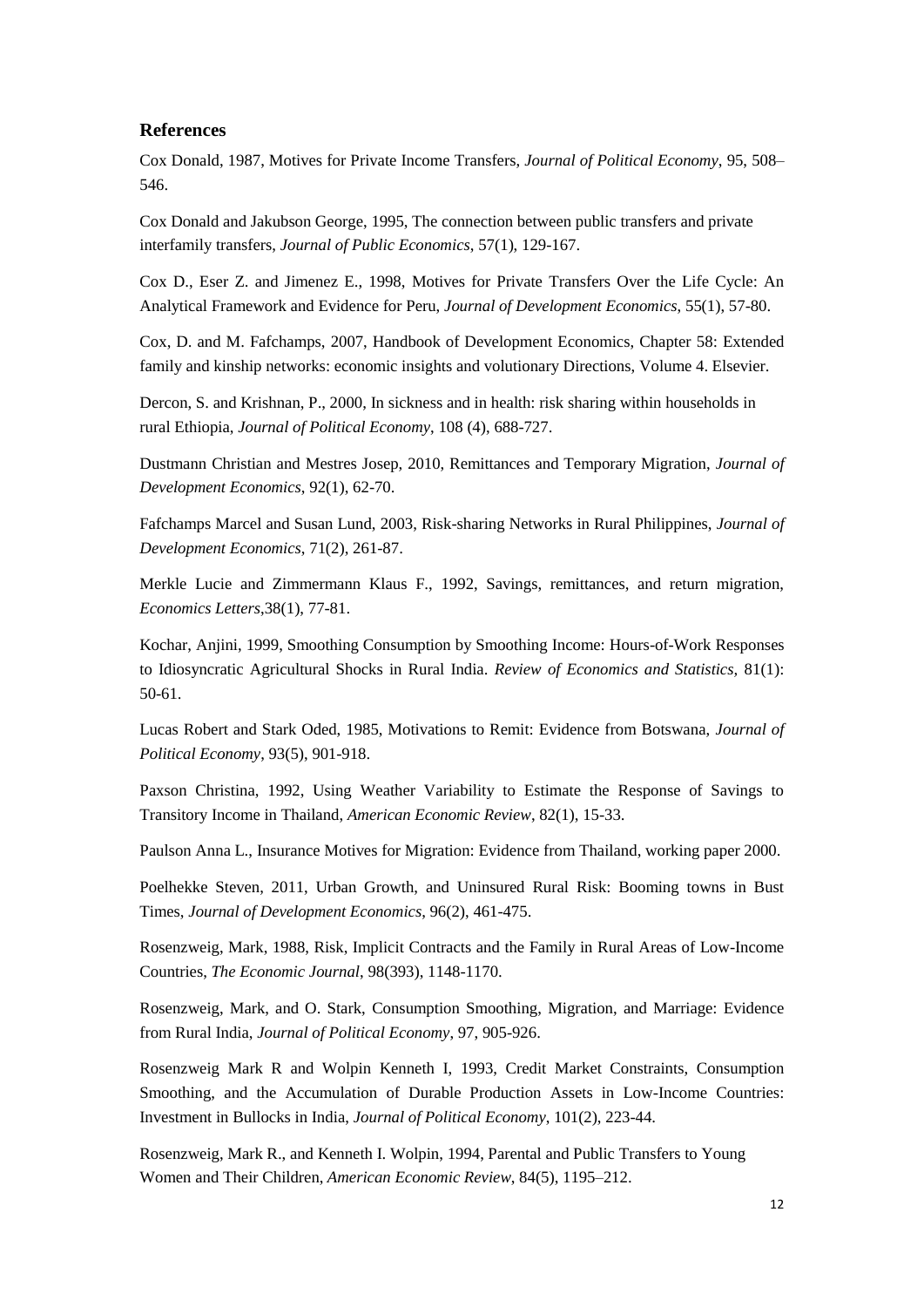Schoeni Robert, 2002, Does Unemployment Insurance Displace Familial Assistance?, *Public Choice*, 110(1-2), 99-119.

Snyder S. and W.. Chern, 2008, The Impact of Remittance Income on Rural Household in China, *China Agricultural Economic Review*, 1(1), 38-57.

Udry, Christopher. 1994. Risk and Insurance in a Rural Credit Market: An Empirical Investigation in Northern Nigeria. *Review of Economic Studies,* 61(3): 495–526.

Wagstaff, A., 2007, The Economic Consequences of Health Shocks: Evidence from Vietnam, *Journal of Health Economics*, 26 (1), 82-100.

Wagstaff A, Lindelöw M, Wang S, Zhang S. Reforming China's rural health system. World Bank 2009.

Yang Dean, 2011, Migrant Remittances, *The Journal of Economic Perspectives*, 25(3), 129-151.

Yang Dean and Choi HwaJung, 2007, Are Remittances Insurance? Evidence from Rainfall Shocks in the Philippines, *World Bank Economic Review*, 21(2), 219-48.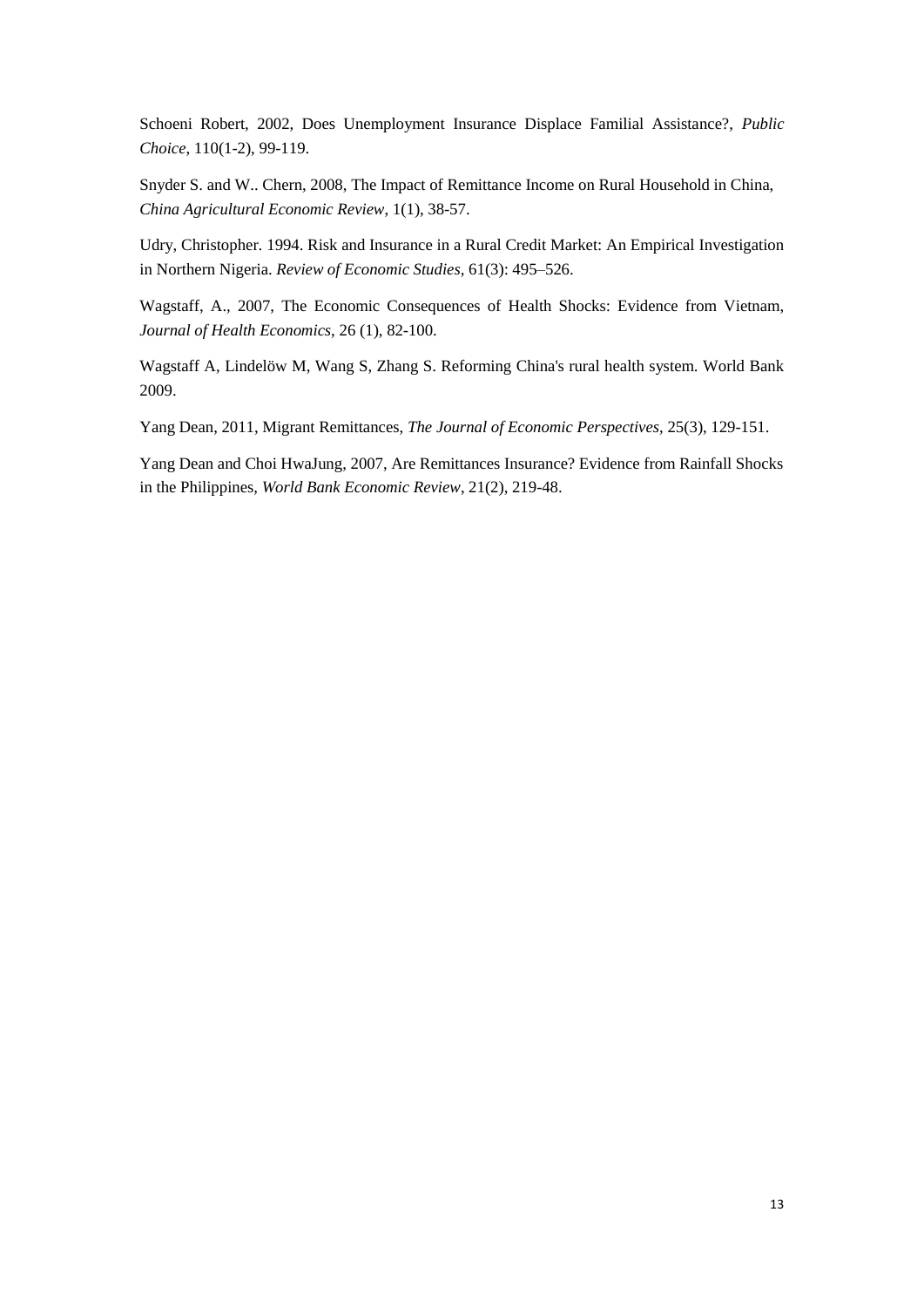

Figure 1: Remittance-income ratio over time



Figure 2: Consumption-income ratio over time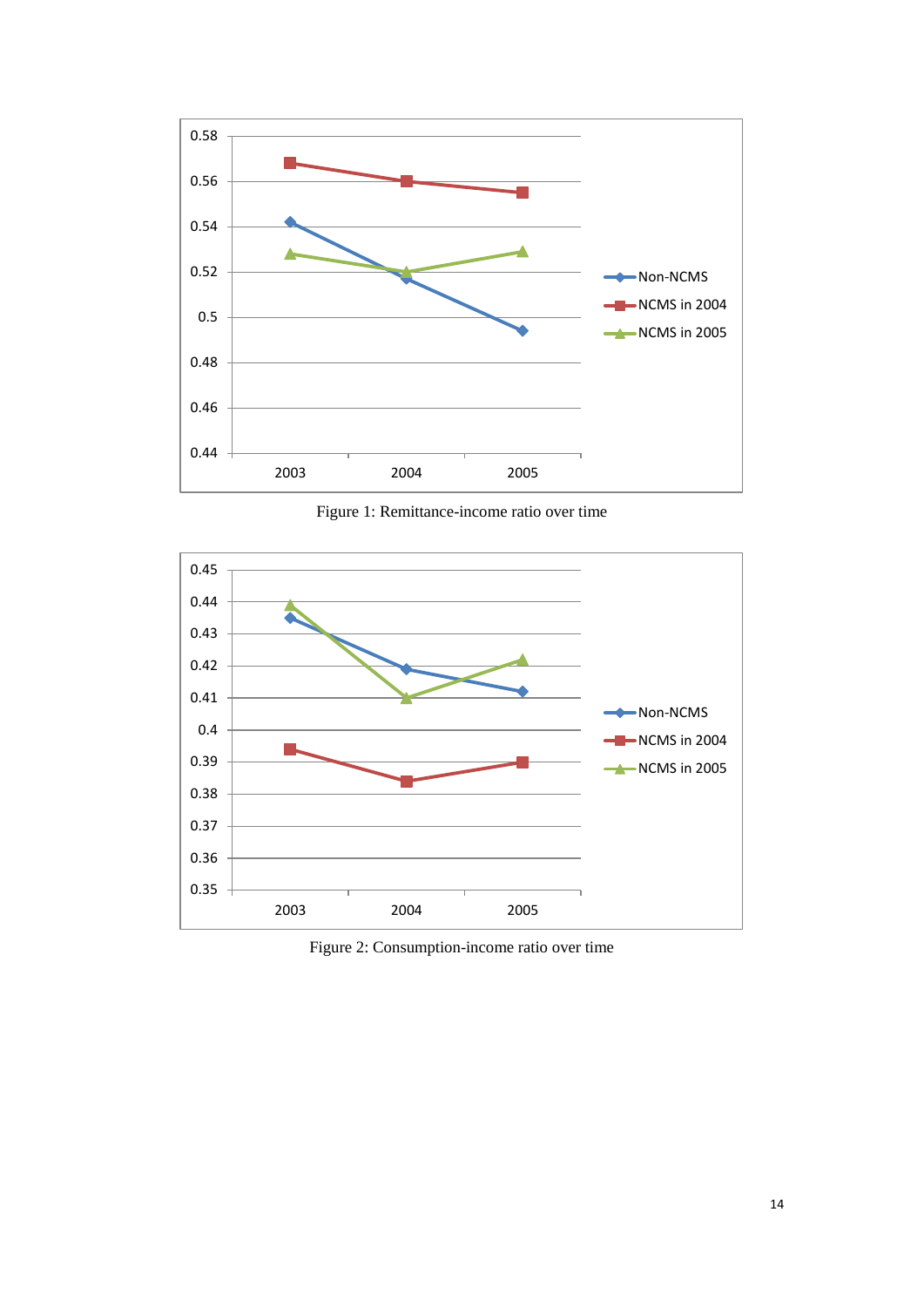Table 1: Rural household Survey

| Year | Province | Village | Household | Individual |
|------|----------|---------|-----------|------------|
| 2003 | 29       | 6676    | 66,160    | 272,996    |
| 2004 | 29       | 6676    | 66,160    | 269,207    |
| 2005 | 29       | 6676    | 66,160    | 270,026    |

Table 2: The enrollment of counties and households

| Year                                    | 2004   | 2005   |
|-----------------------------------------|--------|--------|
| County's enrollment                     |        |        |
| Number of counties newly enrolled       | 268    | 96     |
| Cumulative enrollment rate              | 32.80% | 44.55% |
| Household's participation               |        |        |
| Number of households newly enrolled     | 14,531 | 8.447  |
| Cumulative enrollment rate              | 21.96% | 34.73% |
| Participation rate in the NCMS-counties | 62.77% | 76.09% |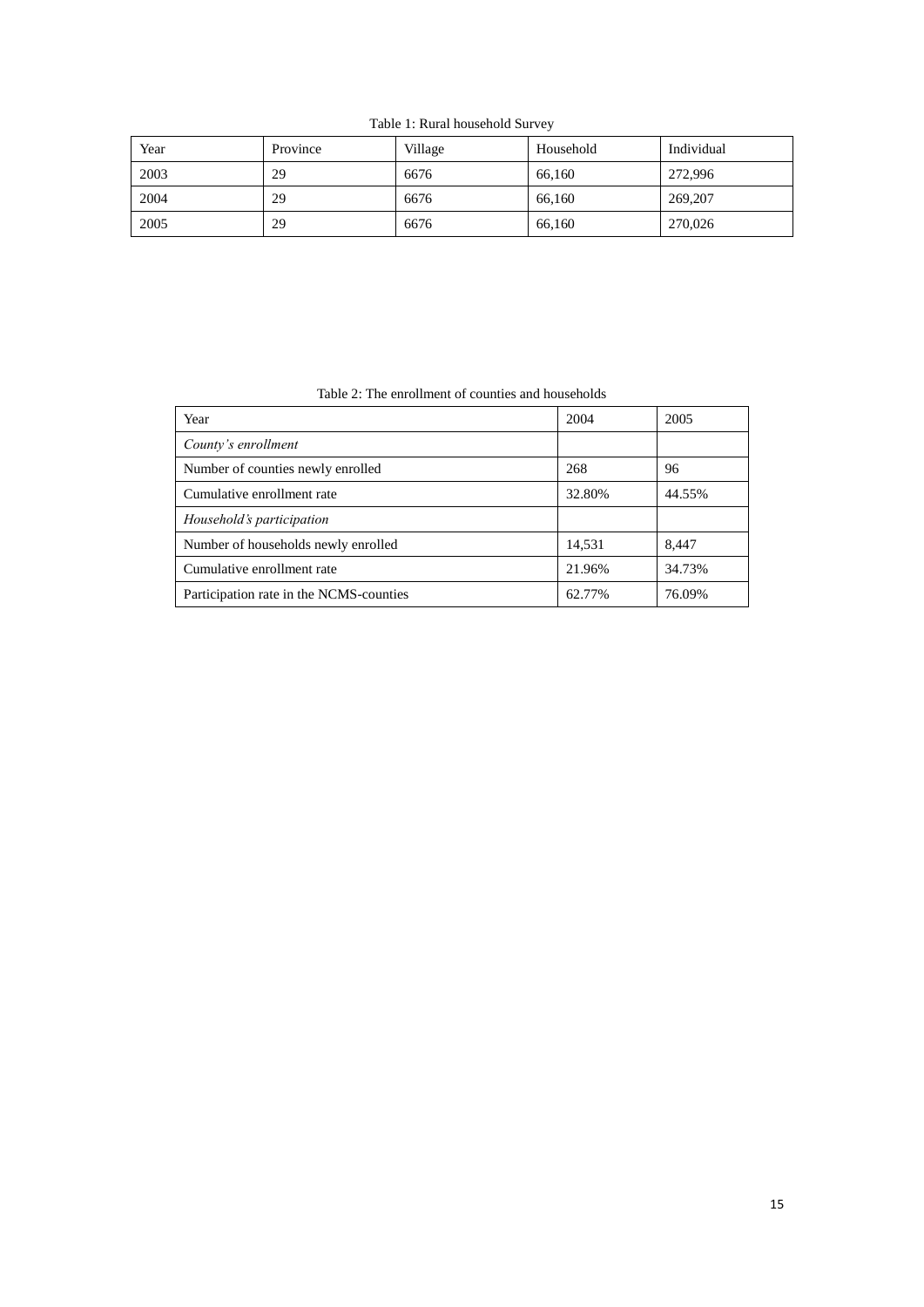|                           | <b>NCMS</b> | n-NCMS            | Difference:    | households | Difference:      |
|---------------------------|-------------|-------------------|----------------|------------|------------------|
|                           | households  | households        | insured-n-NCMS | in         | Insured-non-NCMS |
|                           |             | <b>NCMS</b><br>in |                | non-NCMS   | counties         |
|                           |             | counties          |                | counties   |                  |
| Variables                 |             |                   |                |            |                  |
| Income from migration     | 7619.83     | 7003.12           | ***            | 6075.78    | ***              |
| Consumption               | 2808.29     | 2732.48           | ***            | 2387.96    | ***              |
| Remittance                | 4299.22     | 3529.18           | ***            | 2951.86    | ***              |
| Age                       | 29.51       | 29.04             | ***            | 28.61      | ***              |
| Gender                    | 0.65        | 0.64              |                | 0.66       | ***              |
| Years of education        | 9.20        | 9.02              | ***            | 8.82       | ***              |
| Months away from home     | 8.49        | 8.46              |                | 8.20       | ***              |
| Household rural income    | 14667.11    | 10829.4           | ***            | 9397.46    | ***              |
| Total<br>income<br>from   | 2370.9      | 2478.08           | **             | 1725.45    | ***              |
| migrants                  |             |                   |                |            |                  |
| Head's years of schooling | 8.52        | 8.43              | ***            | 8.34       | ***              |
| Head's age                | 47.55       | 47.29             | ***            | 46.64      | ***              |
| Average<br>of<br>years    | 8.31        | 8.15              | ***            | 7.95       | ***              |
| education                 |             |                   |                |            |                  |
| Household size            | 3.91        | 4.00              | ***            | 4.11       | ***              |
| # of members under 18     | 0.95        | 1.04              | ***            | 1.10       | ***              |
| # of members above 60     | 0.32        | 0.28              | ***            | 0.30       | ***              |
| Number of migrants        | 0.51        | 0.63              | ***            | 0.58       | ***              |
| Value of housing          | 44022.76    | 30925.74          | ***            | 22206.57   | ***              |
| Cultivated land (*100)    | 615.30      | 660.14            | ***            | 922.79     | ***              |
| Wubao household           | 0.0011      | 0.00051           | $***$          | 0.00048    | ***              |
| Minority village          | 0.0074      | 0.0074            |                | 0.013      | ***              |
| Mountainous area          | 0.21        | 0.25              | ***            | 0.28       | ***              |
| Hilly area                | 0.26        | 0.39              | ***            | 0.34       | ***              |

Table 3: Descriptive Statistics

Note: The category of households is defined on the basis of household's participation status in 2004 and 2005.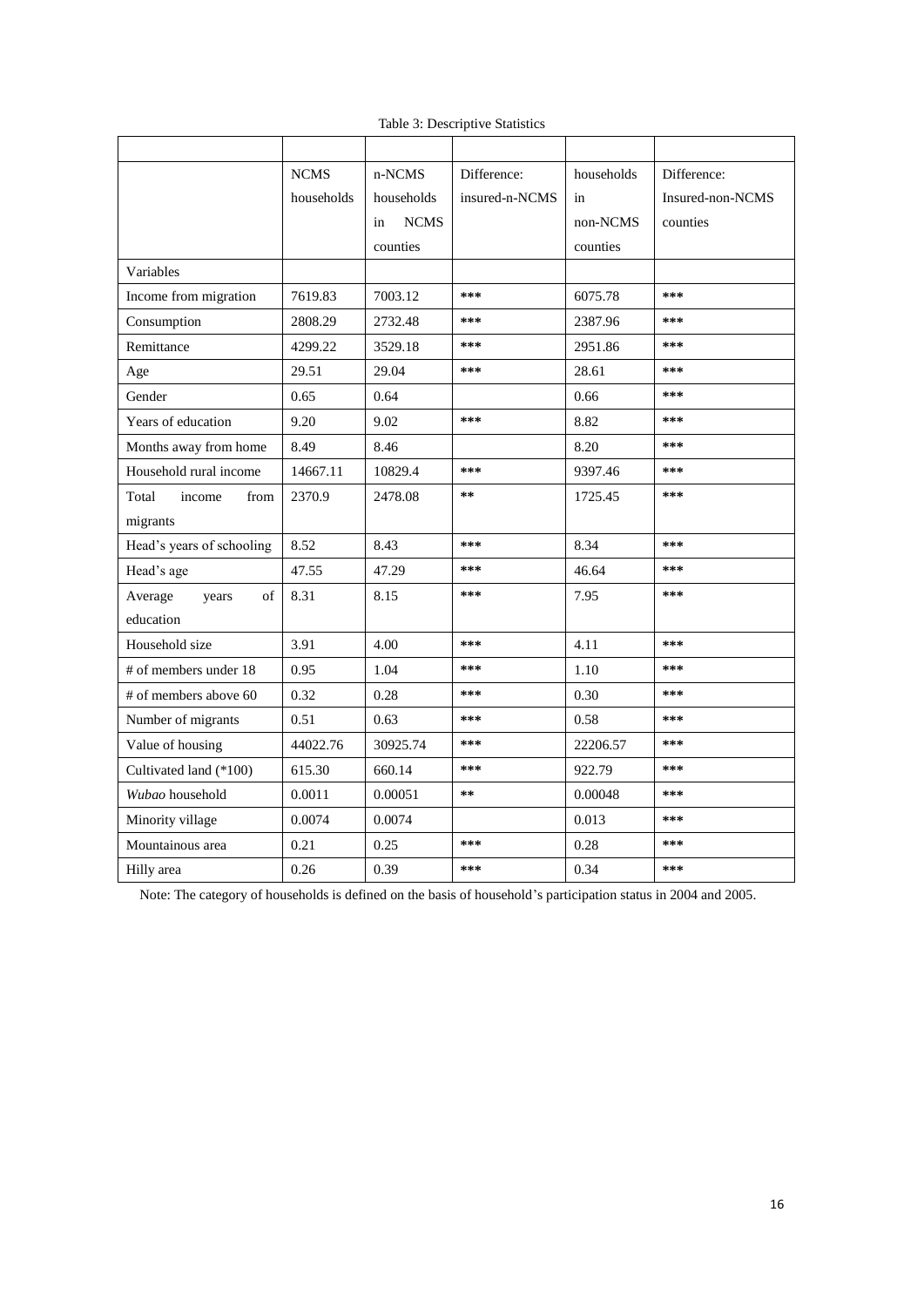|                             | (1)         | (2)             | (3)          | (4)             |  |
|-----------------------------|-------------|-----------------|--------------|-----------------|--|
|                             |             | Log Consumption |              | Log Remittances |  |
| NCMS-county                 | 0.015       |                 | $0.059***$   |                 |  |
|                             | (0.016)     |                 | (0.017)      |                 |  |
| Insured family              |             | 0.0072          |              | $0.051***$      |  |
|                             |             | 0.014           |              | 0.016           |  |
| Log(income from migration)  | $0.72***$   | $0.71***$       | $1.07***$    | 1.07***         |  |
|                             | 0.010       | 0.010           | 0.012        | 0.012           |  |
| Age                         | $-0.012***$ | $-0.012***$     | $0.0095***$  | $0.0096***$     |  |
|                             | (0.0014)    | 0.0014          | 0.0015       | 0.0015          |  |
| Age $2/100$                 | $0.0045**$  | $0.0045**$      | $-0.0028$    | $-0.0029$       |  |
|                             | 0.0020      | 0.0020          | 0.0021       | 0.0021          |  |
| Gender                      | 0.0065      | 0.0065          | 0.0081       | 0.0082          |  |
|                             | 0.0042      | 0.0042          | 0.0051       | 0.0051          |  |
| Years of education          | $0.0085***$ | $0.0085***$     | $-0.0053***$ | $-0.0053***$    |  |
|                             | 0.0011      | 0.0011          | 0.0013       | 0.0013          |  |
| Months away from home       | $0.050***$  | $0.050***$      | $-0.031***$  | $-0.031***$     |  |
|                             | 0.0021      | 0.0021          | 0.0024       | 0.0024          |  |
| Log(household rural income) | $0.0062*$   | $0.0062*$       | $-0.020***$  | $-0.021***$     |  |
|                             | 0.0034      | 0.0034          | 0.0041       | 0.0041          |  |
| Head's years of schooling   | 0.0014      | 0.0014          | $-0.00050$   | $-0.00054$      |  |
|                             | 0.0011      | 0.0011          | 0.0013       | 0.0013          |  |
| Head's age                  | $0.0033***$ | $0.0033***$     | $-0.0042***$ | $-0.0042***$    |  |
|                             | 0.00031     | 0.00031         | 0.00036      | 0.00036         |  |
| Average years of education  | $-0.0028$   | $-0.0028$       | $0.0057**$   | $0.0056**$      |  |
|                             | 0.0018      | 0.0018          | 0.0023       | 0.0023          |  |
| Household size              | $0.0059**$  | $0.0059**$      | $-0.0051*$   | $-0.0051*$      |  |
|                             | 0.0026      | 0.0026          | 0.0030       | 0.0030          |  |
| # of members under 18       | $-0.020***$ | $-0.020***$     | $0.022***$   | $0.023***$      |  |
|                             | 0.0028      | 0.0028          | 0.0038       | 0.0038          |  |
| # of members above 60       | $-0.00044$  | $-0.00050$      | 0.0016       | 0.0013          |  |
|                             | 0.0037      | 0.0037          | 0.0048       | 0.0048          |  |
| Number of migrants          | $0.027***$  | $0.027***$      | $-0.066***$  | $-0.066***$     |  |
|                             | 0.0039      | 0.0039          | 0.0052       | 0.0052          |  |
| Log(value of housing)       | $-0.011***$ | $-0.011***$     | $0.024***$   | $0.024***$      |  |
|                             | 0.0030      | 0.0030          | 0.0036       | 0.0036          |  |
| Log(land)                   | $0.0066**$  | $0.0064**$      | $-0.0016$    | $-0.0021$       |  |
|                             | 0.0032      | 0.0032          | 0.0037       | 0.0036          |  |
| Wubao household             | 0.036       | 0.036           | 0.071        | 0.073           |  |
|                             | 0.066       | 0.066           | 0.097        | 0.098           |  |
| Minority village            | 0.030       | 0.030           | $-0.069**$   | $-0.069**$      |  |
|                             | 0.025       | 0.025           | 0.029        | 0.029           |  |

| Table 4: Basic Difference-in-Differences Results |  |
|--------------------------------------------------|--|
|--------------------------------------------------|--|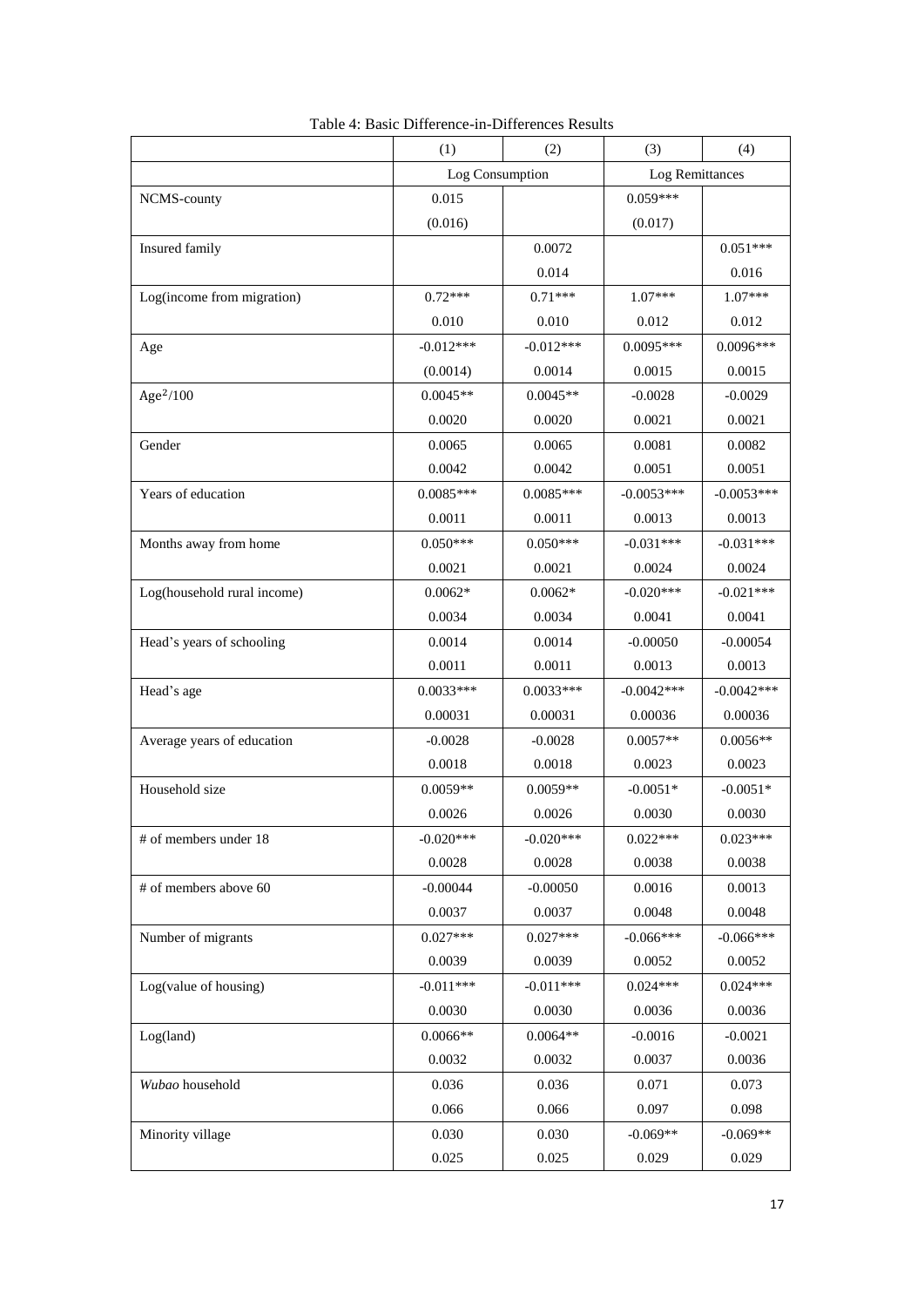| Mountainous area     | $0.044***$ | $0.044***$ | $-0.046**$ | $-0.046**$ |
|----------------------|------------|------------|------------|------------|
|                      | 0.015      | 0.015      | 0.020      | 0.020      |
| Hilly area           | $0.036***$ | $0.036***$ | $-.0068$   | $-0.0063$  |
|                      | 0.013      | 0.013      | .014       | 0.014      |
| County fixed effects | Yes        | Yes        | Yes        | Yes        |
| Year fixed effects   | Yes        | Yes        | Yes        | Yes        |
| R-squared            | 0.61       | 0.61       | 0.56       | 0.56       |
| <b>Observations</b>  | 104,803    | 104,803    | 94.219     | 94,219     |

Notes: robust standard errors are clustered at county level and are shown in parentheses. \*\*\* p<0.01, \*\* p<0.05, \* p<0.1.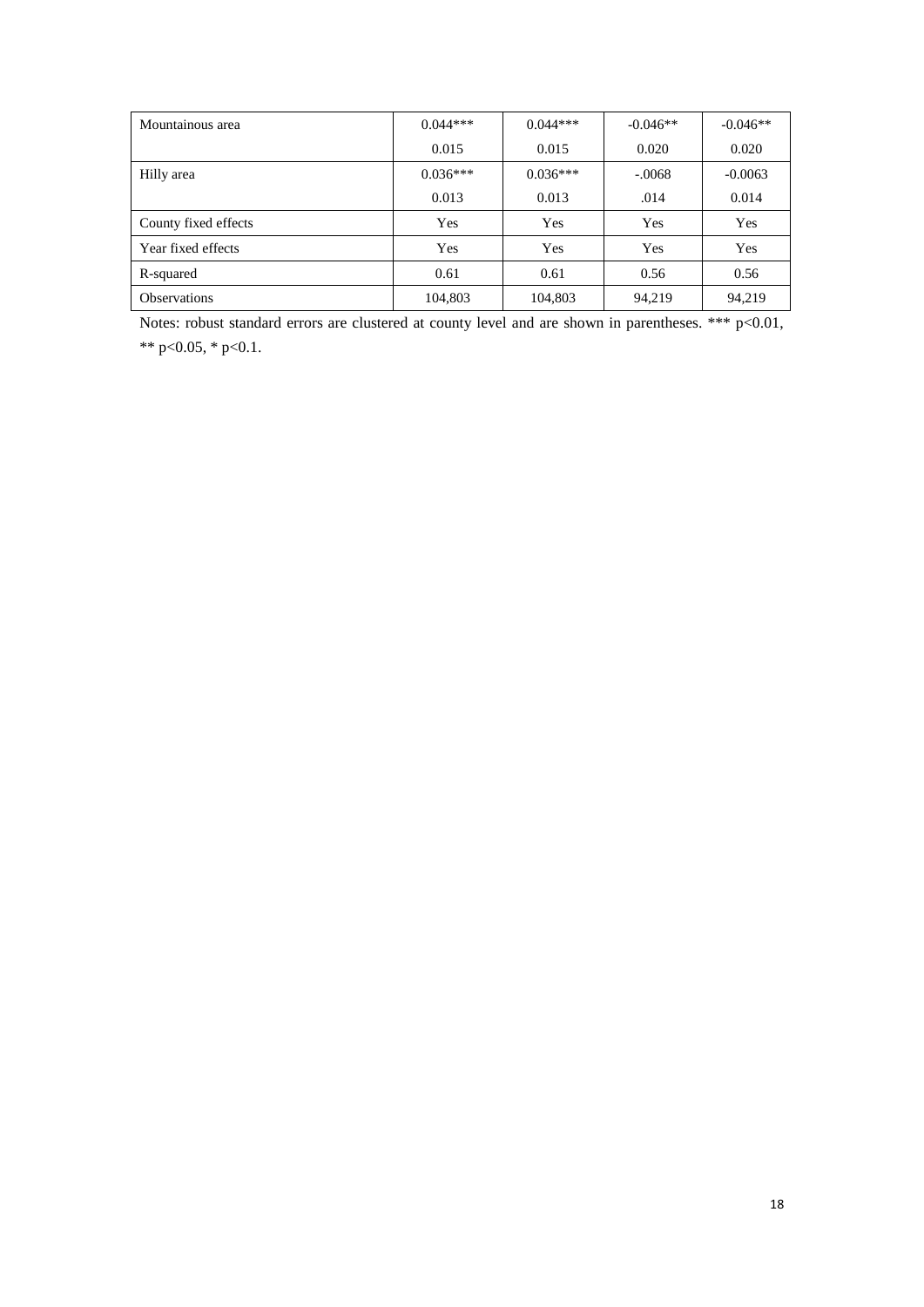|                            | (1)            | (2)             | (3)            | (4)             |
|----------------------------|----------------|-----------------|----------------|-----------------|
|                            |                | Log Consumption |                | Log Remittances |
| $T_{2004} \times Y_{2004}$ | 0.0068         | 0.0097          | $0.051**$      | $0.046**$       |
|                            | 0.020          | 0.020           | 0.024          | 0.022           |
| $T_{2004} \times Y_{2005}$ | 0.018          | 0.027           | $0.079***$     | $0.081***$      |
|                            | 0.029          | 0.028           | 0.031          | 0.030           |
| $T_{2005} \times Y_{2005}$ | 0.0071         | $-0.0060$       | $0.088**$      | $0.079**$       |
|                            | 0.033          | 0.029           | 0.035          | 0.034           |
| County fixed effects       | N <sub>o</sub> | Yes             | N <sub>0</sub> | Yes             |
| Year fixed effects         | Yes            | Yes             | Yes            | Yes             |
| R-squared                  | 0.66           | 0.62            | 0.57           | 0.57            |
| <b>Observations</b>        | 95,387         | 95,387          | 85,853         | 85,853          |

Table 5: Dynamic Effects

Notes: robust standard errors are clustered at county level and are shown in parentheses. \*\*\* p<0.01, \*\* p<0.05, \* p<0.1. All specifications control for the full set of covariates in Table 4.

#### Table 6: Heterogeneous response

Dependent variable: log remittance

|                            | (1)        | (2)        | (3)          | (4)         |
|----------------------------|------------|------------|--------------|-------------|
|                            | Rich rural | Poor rural | New migrants | Experienced |
|                            | households | households |              | migrants    |
| $T_{2004} \times Y_{2004}$ | $0.062**$  | 0.046      | 0.0031       | $0.058**$   |
|                            | (0.031)    | (0.031)    | 0.037        | 0.0241      |
| $T_{2004} \times Y_{2005}$ | $0.12***$  | $0.095***$ | 0.040        | $0.089***$  |
|                            | (0.041)    | (0.037)    | 0.038        | 0.034       |
| $T_{2005} \times Y_{2005}$ | $0.088*$   | $0.094*$   | $-0.0094$    | $0.097***$  |
|                            | (0.049)    | (0.049)    | 0.063        | 0.037       |
| County fixed effects       | Yes        | Yes        | Yes          | Yes         |
| Year fixed effects         | Yes        | Yes        | Yes          | Yes         |
| R-squared                  | 0.59       | 0.57       | 0.66         | 0.53        |
| <b>Observations</b>        | 21,409     | 23,849     | 16,916       | 68,936      |

Notes: robust standard errors are clustered at county level and are shown in parentheses. \*\*\* p<0.01, \*\* p<0.05, \* p<0.1. All specifications control for the full set of covariates in Table 4. Column 1 (2) considers only the bottom 25 percentile (top 75 percentile )of the income distribution of this sample. New migrants are defined as workers who start to migrate in current year, and experienced migrants refer to workers migrated before.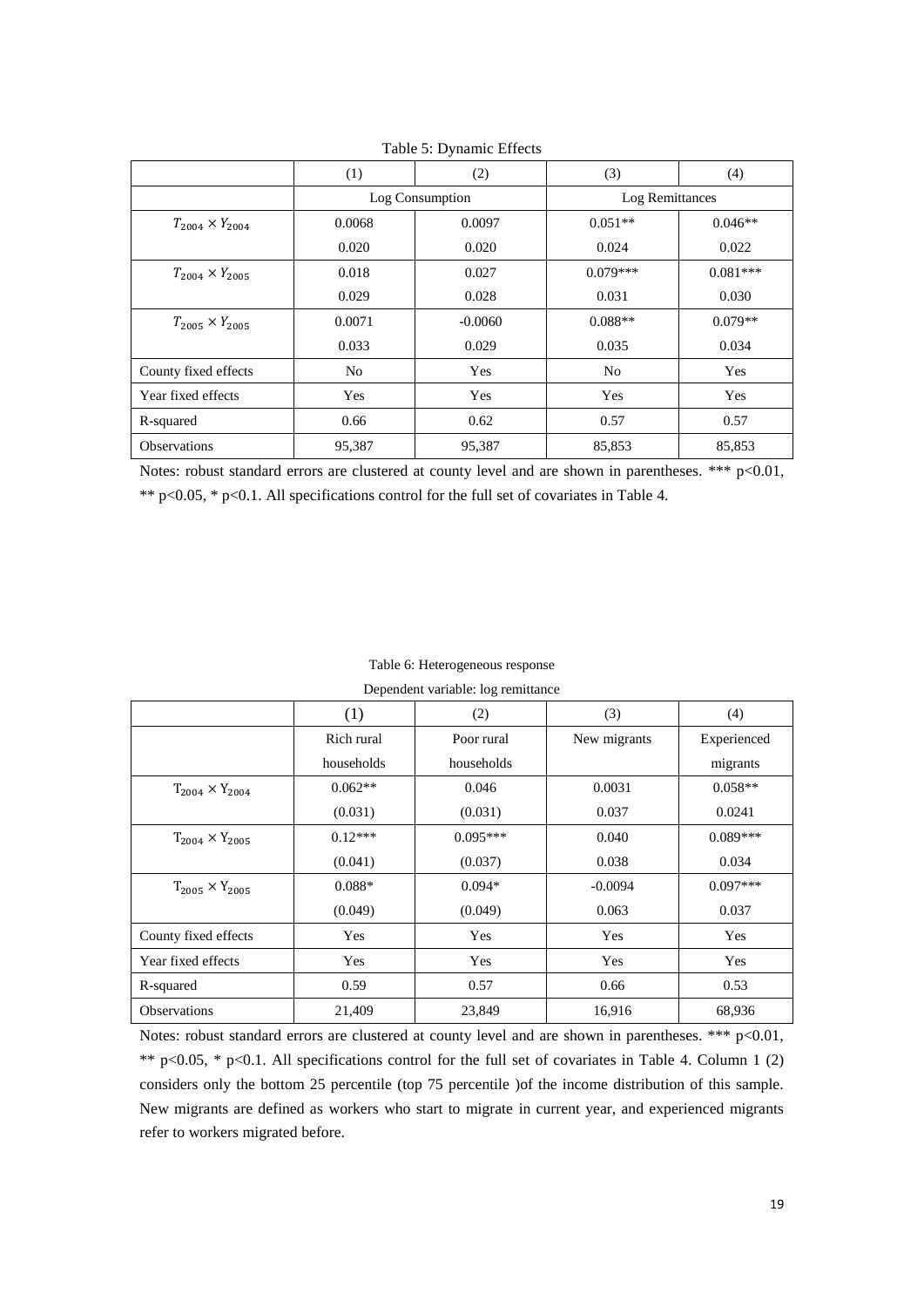|                              | (1)         | (2)        | (3)                              | (4)       |
|------------------------------|-------------|------------|----------------------------------|-----------|
|                              | Full sample |            | W/out counties launching NCMS in |           |
|                              |             |            | 2004                             |           |
| $T_{2004} \times Y_{2004}$   | $0.048**$   | 0.038      |                                  |           |
|                              | 0.023       | 0.024      |                                  |           |
| $T_{2004} \times Y_{2005}$   | $0.083***$  | $0.082***$ |                                  |           |
|                              | 0.031       | 0.031      |                                  |           |
| $T_{2005} \times Y_{2005}$   | $0.084**$   | $0.084**$  | $0.084**$                        | $0.082**$ |
|                              | 0.037       | 0.037      | 0.037                            | 0.037     |
| $T_{2005} \times Y_{2004}$   | 0.011       | 0.013      | 0.011                            | 0.012     |
|                              | 0.041       | 0.040      | 0.041                            | 0.040     |
| $X_{it}$ × year fixed effect | No          | Yes        | No                               | Yes       |
| County fixed effects         | Yes         | Yes        | Yes                              | Yes       |
| Year fixed effects           | Yes         | Yes        | Yes                              | Yes       |
| R-squared                    | 0.57        | 0.57       | 0.55                             | 0.55      |
| Observations                 | 85,853      | 85,853     | 56,518                           | 56,518    |

Table 7: Validity checks: time trend before the treatment

Notes: robust standard errors are clustered at county level and are shown in parentheses. \*\*\* p<0.01, \*\* p<0.05, \* p<0.1. All specifications control for the full set of covariates in Table 4.

|                             | (1)            | (2)             | (3)             | (4)        |
|-----------------------------|----------------|-----------------|-----------------|------------|
|                             |                | Log Consumption | Log Remittances |            |
| $T_{2004} * Y_{2004}$       | 0.0095         | 0.0093          | $0.046**$       | $0.046**$  |
|                             | 0.020          | 0.019           | 0.022           | 0.022      |
| $T_{2004} * Y_{2005}$       | 0.028          | 0.026           | $0.080***$      | $0.080***$ |
|                             | 0.028          | 0.028           | 0.030           | 0.030      |
| $T_{2005} * Y_{2005}$       | $-0.0059$      | $-0.0073$       | $0.078**$       | $0.080***$ |
|                             | 0.029          | 0.029           | 0.034           | 0.034      |
| $Log(tax \text{ and } fee)$ | $-0.00034$     |                 | 0.0019          |            |
|                             | 0.0015         |                 | 0.0018          |            |
| Destination fixed effects   | N <sub>0</sub> | Yes             | No              | Yes        |
| County fixed effects        | Yes            | Yes             | Yes             | Yes        |
| Year fixed effects          | Yes            | Yes             | Yes             | Yes        |
| R-squared                   | 0.62           | 0.62            | 0.57            | 0.57       |
| <b>Observations</b>         | 95,387         | 95,377          | 85,853          | 85,843     |

Notes: robust standard errors are clustered at county level and are shown in parentheses. \*\*\* p<0.01, \*\* p<0.05, \* p<0.1. All specifications control for the full set of covariates in Table 4.